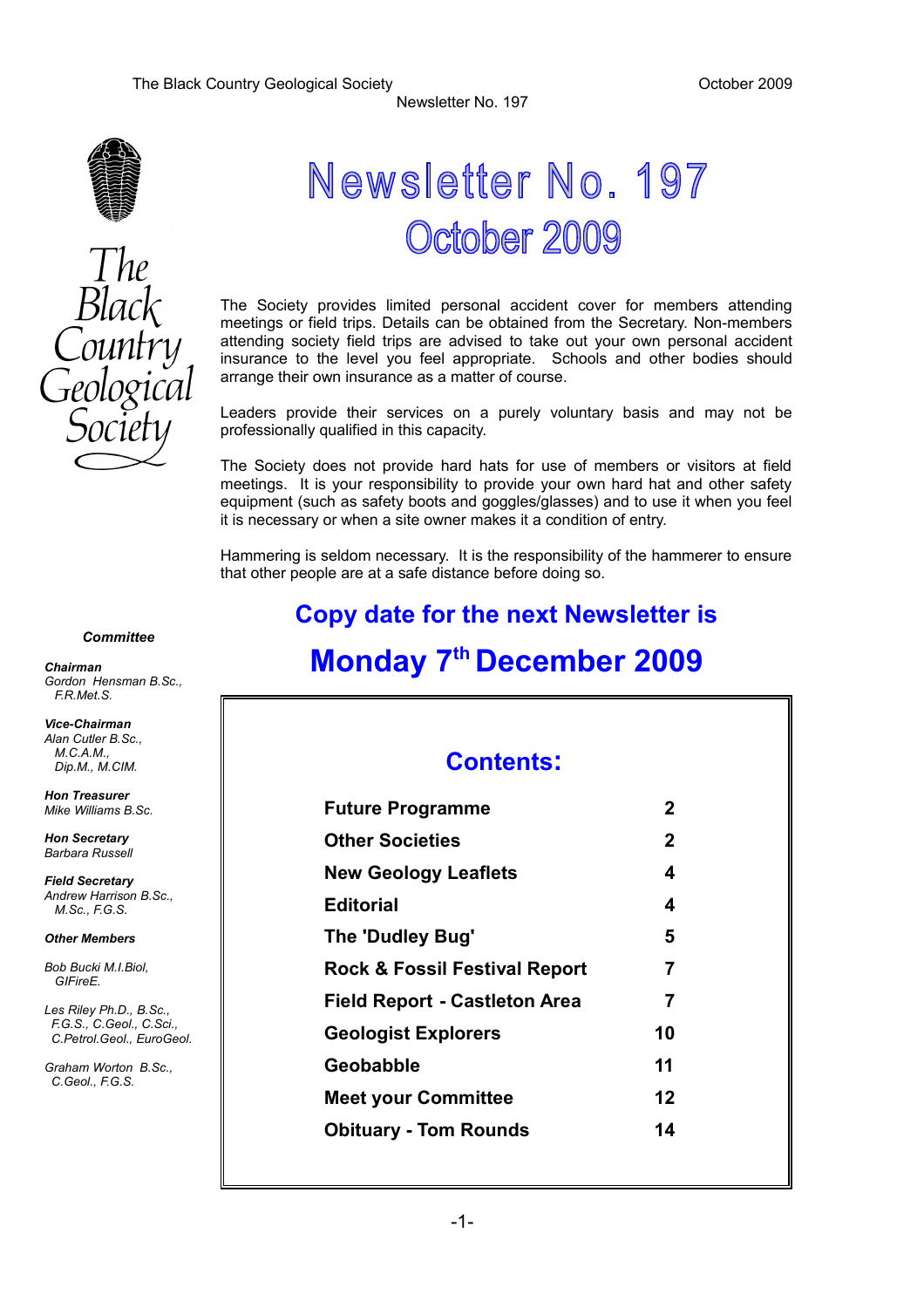### **Future Programme**

#### **Lecture meetings are held at Dudley Museum & Art Gallery, St James's Road, Dudley, DY1 1HU. Tel. 01384 815575. 7.30 for 8 o'clock start unless stated otherwise.**

**Monday 26th October (***Indoor meeting***) The Physical Geology of High Level Magmatic Systems: from Plumbing to Puffins. Speaker: Nick Schofield, Aberdeen University.** Nick has recently (September), been working on basalts, on and offshore, on the Faeroes, where a large new oilfield has just been discovered. This should be a very interesting lecture, packed with the very latest information on this important region.

**Monday 30th November** *(Indoor meeting)* **Members' Evening.** This is the annual opportunity for members to make their contributions: bring along specimens and photos, exchange views and experiences, question the experts, and learn of members' specialisations. Maybe you could give a short talk on an area of geological interest, or holiday experience? The **buffet is free**, and we hope that as many members as possible will attend. To enable Gordon to produce a programme, please email him with your contribution: [gwjhensman@aol.com](mailto:gwjhensman@aol.com)

**Monday 25th January (***Indoor meeting)* **Les Nichol Memorial Talk: The Legacy of Past Mining - Stabilisation by Drilling and Grouting. Speaker: Steve Rule (M&J Drilling Services).** This is a joint meeting with the West Midlands Regional Group of the Geological Society, arranged by their secretary, Adrian Collings.

**January date tbc (***Field meeting)* **Visit to the Lapworth Museum. Led by Jon Clatworthy.** This is a chance to view new collections from the Birmingham Museum and Art Gallery, including the Matthew Boulton collection.

**Monday 22nd February (***Indoor meeting)* The Carboniferous Period. Speaker tbc.

**February date tbc (***Field meeting)* **Visit to Compton, Wolverhampton. Led by Graham Worton.** To look at local Permo/Triassic features and glacial erratics.

**Monday 29th March (***Indoor meeting)* **Brymbo and the Clwydian Range Area of Outstanding Natural Beauty. Speaker: Dr. Jacqui Malpass.** Jacqui has spoken to us before, and many members have been to see the remarkable Carboniferous fossil site at Brymbo. She will tell us of the progress made to protect and preserve this important place.

**Monday 26th April (***Indoor meeting)* **Lapworth Museum: West Midlands Fossil and Mineral Collections. Speaker: Jon Clatworthy.** Jon will speak about the contribution of these collections to the developing science of geology in the 18th, 19th and early 20th century.

*Andy Harrison, Gordon Hensman*

Those interested in coming to field meetings please contact our Field Secretary, Andy Harrison, mobile: 0797 333 0706 or email: [andrew\\_harrison@urscorp.com](mailto:andrew_harrison@urscorp.com)

## **Other Societies**

#### **Shropshire Geological Society**

**Wednesday 14th October:** Speaker: Dr Ian Cope: African iron ore mining.

**Wednesday 11th November:** Speaker: Dr Stuart Black: Forensic geology.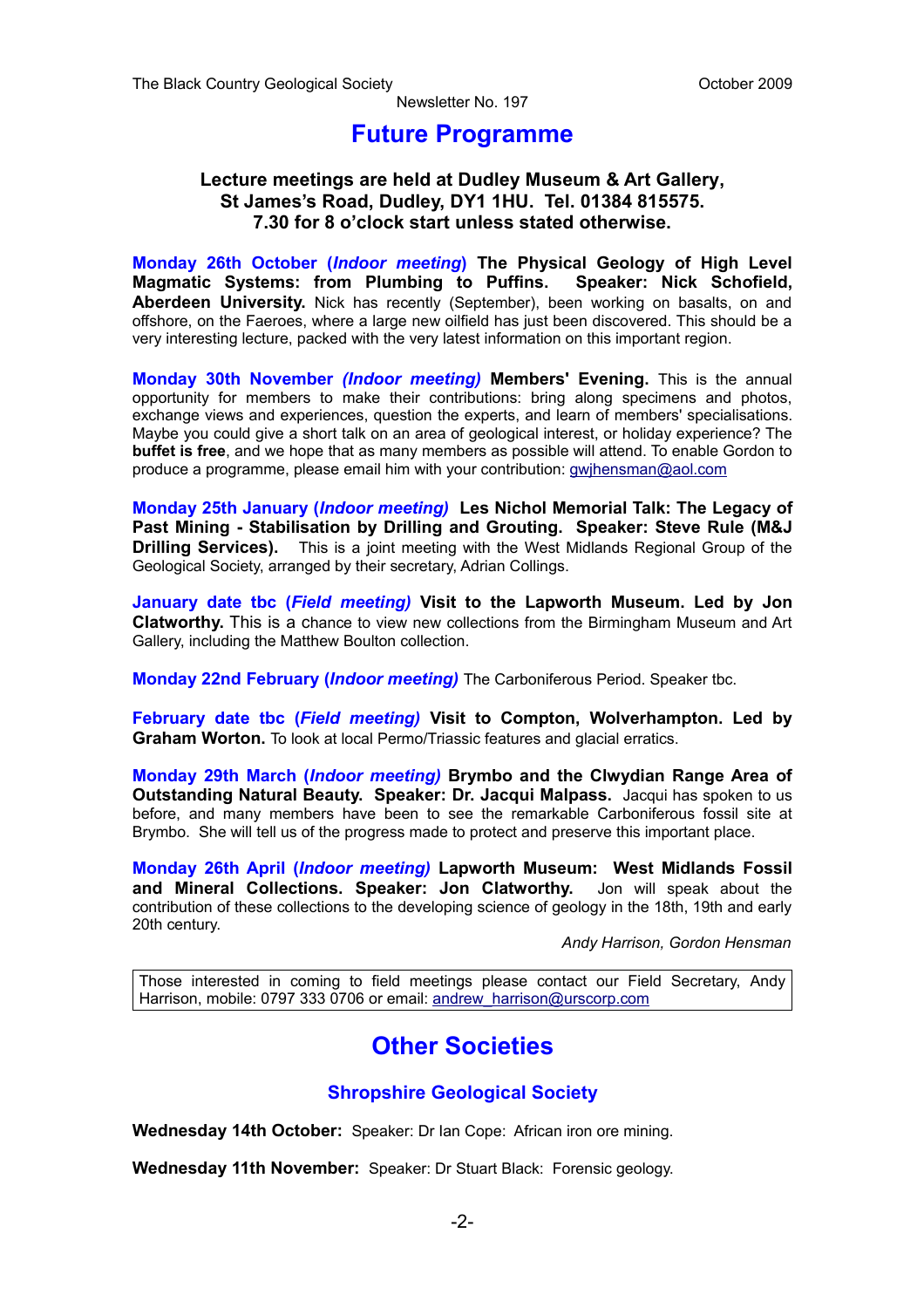**Wednesday 9th December** 7.00pm start: AGM and lecture: Darwin in Llanymynech. Speakers: Gordon Hillier and Jeanette Bolton.

All lectures are held in the Shire Hall, Shrewsbury, 7.30pm. Room open from 7pm for a chat or look at the SGS library collection. A nominal charge is levied for attendance by non-members. Website: [www.shropshiregeology.org.uk/](http://www.shropshiregeology.org.uk/)

#### **North Staffordshire Group of the Geologists' Association**

**Thursday 12th November, 7.30pm** The Professor Wolverson Cope Annual Lecture. Speaker: Professor Peter Worsley (University of Reading) 'Charles Darwin, the Beagle and Quaternary geology'.

All lectures are held in the School of Earth Sciences and Geography, William Smith Building at Keele University unless otherwise stated. Further information at: [www.esci.keele.ac.uk/nsgga/](http://www.esci.keele.ac.uk/nsgga/)

#### **Geological Society, West Midlands Regional Group**

**Tuesday 10th November** 'Stabilisation of the Severn Valley Landslips at Ironbridge', Speaker: Neil Rushton (Telford Wrekin DC) Venue: Wolverhampton University.

**Tuesday 15th December** 'Limited Life Geotextiles' and AGM Speaker: Professor Bob Sarsby (School of Engineering and the Built Environment, University of Wolverhampton) Venue: Birmingham University.

Further information at: [www.geolsoc.org.uk/gsl/groups/regional/page387.html](http://www.geolsoc.org.uk/gsl/groups/regional/page387.html) or contact the Secretary, Adrian Jones: 0121 746 5724 [adrian.a.jones@uk.mwhglobal.com](mailto:adrian.a.jones@uk.mwhglobal.com)

#### **Woolhope Naturalists' Field Club - Geology Section**

**Friday 4th December** 6.00pm Woolhope Club Room of the Main Library, Broad Street, Hereford, HR4 9AU. Member's evening: Bring a specimen, some pictures etc.

Guests are welcome, but must take day membership of the Club: £1.00. For further information: contact Sue Hay on 01432 357138 or email [svh.gabbros@btinternet.com](mailto:svh.gabbros@btinternet.com)

#### **Lapworth Lectures**

**Monday 19th October:** Professor M. Petterson. Dept of Geology, University of Leicester: Transpressional tectonics in the SW Pacific and consequent controls on magmatism and mineralisation: Solomon Islands examples.

**Monday 2nd November:** To be confirmed.

**Monday 23rd November:** Mineralogical Society Distinguished Lecture Programme. Professor D. Manning. University of Newcastle Upon Tyne: Minerals in biological systems.

**Wednesday 2nd December:** Shell University Lecture Series. Dr Tina van de Flierdt. Imperial College London: Reconstructing the history of the Antarctic ice sheet: Clues from the past for the future.

All lectures commence at 5.00pm in the Dome Lecture Theatre, Earth Sciences, University of Birmingham. Each lecture is followed by a wine reception in the Lapworth Museum; all are welcome! Further information at: [www.lapworth.bham.ac.uk/](http://www.lapworth.bham.ac.uk/)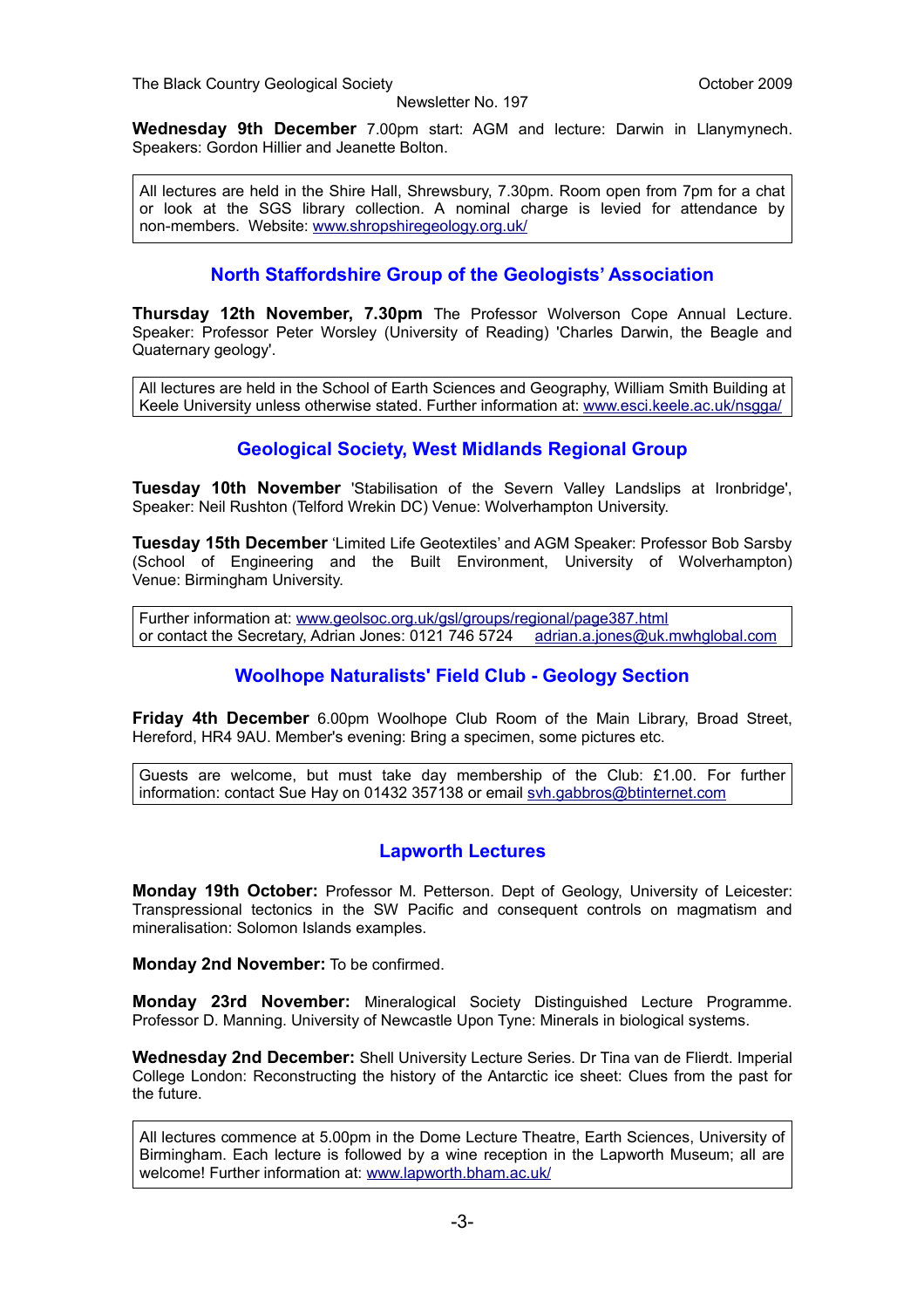## **New Black Country Geology Leaflets released.**



Two new free leaflets on the theme of "Scorching Deserts and Icy Wastes" have been released, one for Sandwell and one for Walsall. They were produced by Alan Cutler who also wrote the text in his capacity as Project Co-ordinator of the Black Country Geodiversity Partnership. Funding was via Defra's Aggregates Levy Sustainability Fund administered by Natural England.

The title reflects the association of local sources of sand and gravel which are either Permo/Triassic sediments (the deserts) or glaciofluvial deposits (the icy wastes). The primary purpose of the leaflets is to raise awareness amongst local communities of the climates and landscapes of two very different and distinct episodes, which have affected what we now call the Black Country, in the

**Scorching deserts** and icy wastes Discovering hidden landscapes of Walsall



past. The leaflets are being distributed via the respective Libraries Services and Countryside Services of the two boroughs. In addition the leaflets are available from Dudley Museum, the Lapworth Museum and the Thinktank (Birmingham Science Museum).

There has been a very pleasing response, especially from those without a geological background, to the design and content of the leaflets which include simplified geological maps of the respective boroughs.

Subject to further funding it is hoped that similar leaflets for Dudley and Wolverhampton will be produced in due course. The new leaflets join those for Barrow Hill -The Dudley Volcano (2005), and Norton Covert (2008). All the leaflets include the Society's logo thus sharing some of the kudos.

Dudley MBC has also released an updated reprint of the free Wren's Nest NNR leaflet. Although the choice of cover illustration is controversial (look hard to see any rocks), this is a welcome updated version of a popular leaflet which has been out of print for some time. Copies are available from the Wren's Nest wardens and from reception at Dudley Museum and Art Gallery. ■

## **Editorial**

This 'bumper' edition of the Newsletter is to catch up with the wealth of new and backlog material received from our members, and I'd like to thank all contributors for their excellent articles, reports and shorter items. There was no room for the **Members' Forum** this time, but please keep sending your suggestions, short items, photos or letters for the next edition.

With the increase in email contact with other societies, we are now receiving emailed Newsletters from several societies. We have been forwarding the NSGGA Newsletter to members on our email list, but this has caused confusion in some cases. To avoid unnecessary 'information overload', in future we will print in our Newsletter the programmes and contact details for other societies, and will only email full Newsletters to members by request to me.

Please note: for all Field Trip queries please contact the **Field Secretary** *(details on P.2),* for all Newsletter business contact the **Newsletter Editor**, and all other business contact the **Honorary Secretary** *(details on P.14).* ■

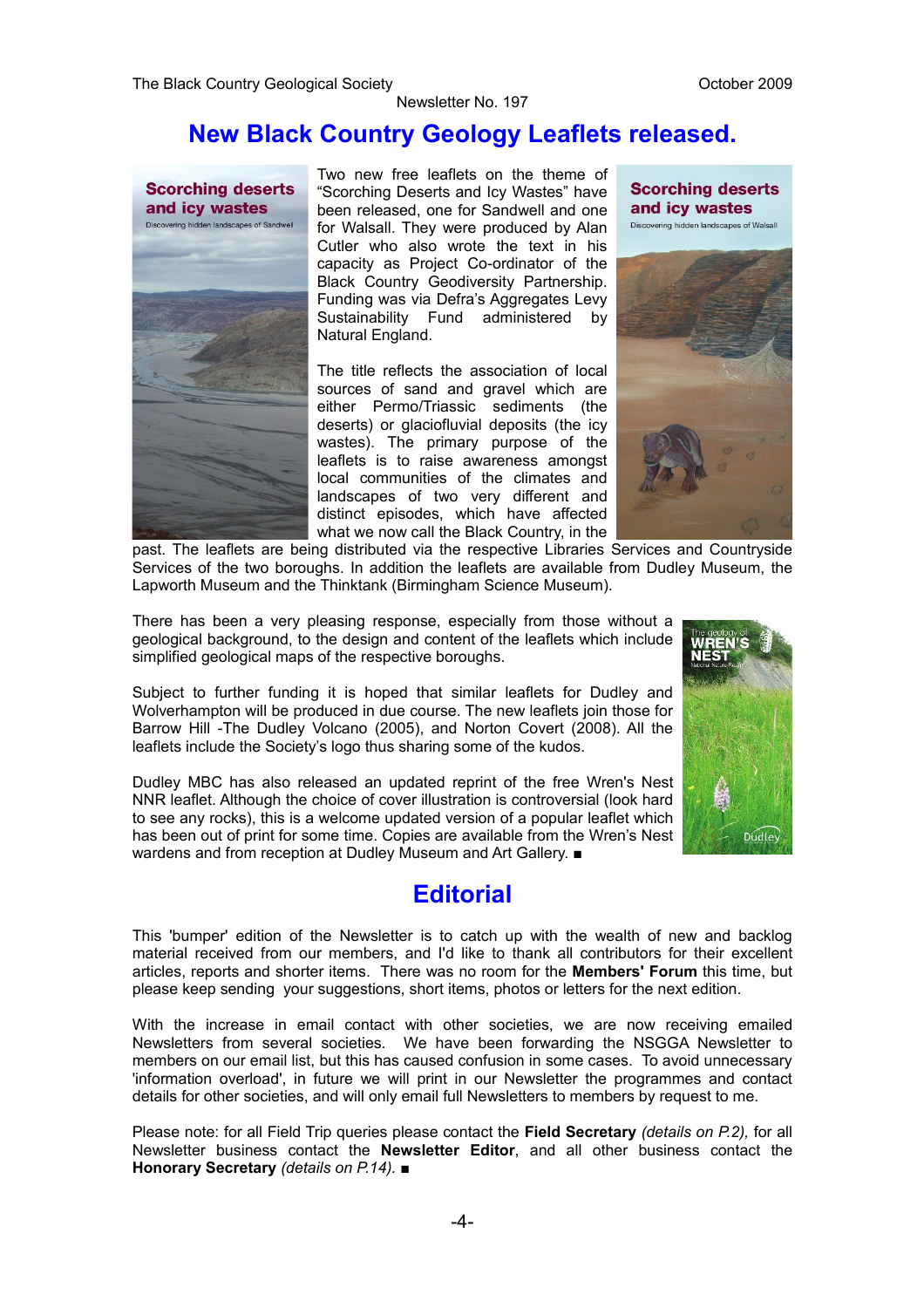# **The Dudley Bug**

## **Welcome**

Hello and welcome to October's issue of the "Dudley Bug". Since the last "Dudley Bug" we have spent a week on the Isle of Skye reliving the memories from our six weeks mapping project which we undertook during the summer of 2008. The weather was typical for Scotland – wet and windy but that certainly didn't stop us exploring. Sadly we didn't do much Geology but we got to see the fantastic scenery which Skye boasts from every angle (when it wasn't shrouded in low cloud!). So we thought, why not bring some of our Skye experiences to you! This month we present you with a quick guide to Skye and its Geology!

**If you want any more information on anything, or have comments on how to improve the Dudley Bug then please email us at… [thedudleybug@hotmail.co.uk.](mailto:thedudleybug@hotmail.co.uk) We will try our best to help!**

*Alison and Chris*

## **A Quick Guide to the Isle of Skye, Scotland**

- The Isle of Skye is the largest of the Inner Hebridean Islands with an area of 3000Km<sup>2</sup>. Portree is the largest town on the island.
- The northern part of the island is formed from volcanic activity which is represented by the lava flows which dominate the landscape. Basaltic columns are a popular feature here and can be seen at Kilt Rock. Macleod's Tables display the flat topography formed by the lava flows. In some places these dip slightly, particularly at Quirang. Skye's volcanic activity occurred during the Cenozoic Period (previously known as the Tertiary Period) and is associated with the opening of the Atlantic Ocean 60 million years ago.



*View of the Black Cuillins from Torrin near Broadford*

Central Skye is known as the 'Skye Central Complex' and is home to the world famous Cuillins which are formed from two very different igneous units. The 'Black Cuillins' are predominantly made from gabbro and peridotite whereas the 'Red Cuillins' consist mainly of granite.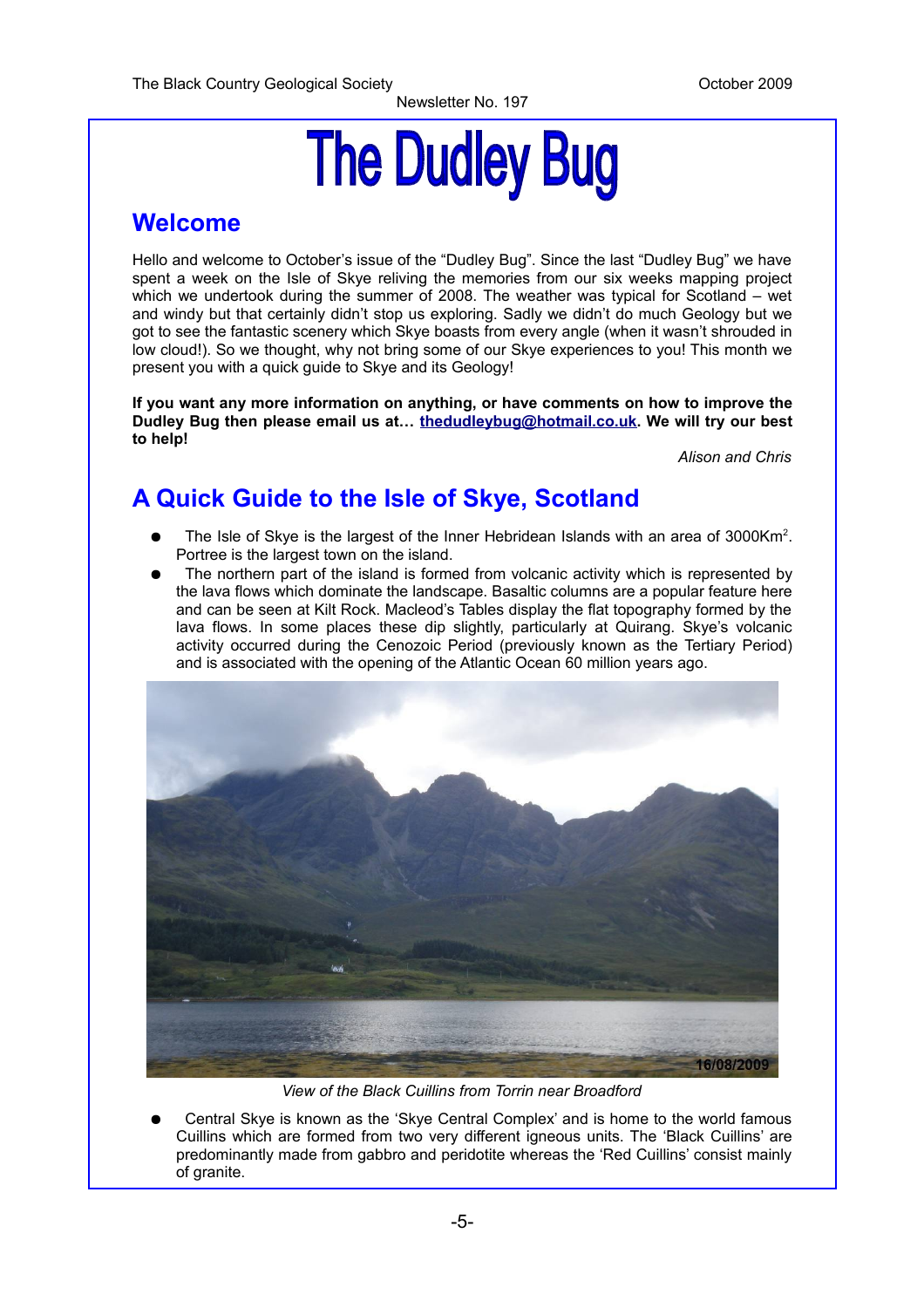The Black Country Geological Society **Containers** Containers Containers October 2009

#### Newsletter No. 197

- The southern part of the island displays the sedimentary units, some dating back to the Precambrian with the youngest types being glacial deposits from the two glaciations which affected Skye between 13,000 and 26,000 years ago.
	- The limestones of the Durness Group display some of the best limestone pavements and related features in the UK. These can be found in the Strath Suardal area, immediately south of the Red Cuillins.



- The majority of the dykes trend in a general NW-SE direction.
- The oldest rock found on Skye is the Lewisian Gneiss which dates back to the Precambrian when it was formed from the metamorphism of older rocks. The oldest sedimentary rock is the Torridonian Sandstone.
- Due to the vast amount of igneous rocks there has been a lot of metamorphism altering the sedimentary rocks. The most distinct unit to have been metamorphosed is the limestone from the Strath Suardal Formation of the Durness Group which is Ordovician in age. This has been metamorphosed not only by the volcanic activity of the Red Cuillins but also by the nearby Beinn an Dubhaich Granite. This has formed the famous Skye Marble which is currently being quarried at the Torrin Marble quarry near Broadford, the second largest town on the island.
- The Moine Thrust which is one of the most important faults in Northwest Scotland runs from the Shetland Islands to the Sleat Peninsula on the south tip of Skye.
- Many of the geological units which crop out on Skye can be seen in the Northwest Highlands. These include the Applecross Formation and Diabaig Formation of the Torridon Group, the False-bedded Quartzite Member and the Pipe Rock Member of the Eriboll Sandstone Formation and finally the Fucoid Beds Member, the Salterella Grit Member and the Ghrudaidh Formation of the An t-Sron Formation.

#### **References**

Gillen, C. 2003. *Geology and Landscapes of Scotland.* Terra Publishing: England. 10, 60-61, 152, 155, 194, 204 pp.

Roberts, J. L. 2004. *The Highland Geology Trail.* Bell and Bain Limited: Glasgow. 69-78 pp. Stephenson, D. 1994. *Skye: A Landscape Fashioned by Geology.* Scottish Natural Heritage and British Geological Society: Edinburgh. 2-3 pp.

## **Note from Newsletter 195**

| $\mathbf{v}$ |   |              | $P = 1$ . $P = 1$ |   |   |   | м |
|--------------|---|--------------|-------------------|---|---|---|---|
| в            |   | Α            | P                 | О | М |   |   |
|              | N | $\mathbf{c}$ | Е                 |   | R |   | F |
|              | v | ∼            | ⌒                 | D | ۰ |   | n |
| Α            | P | о            | R                 |   | Е |   |   |
| в            |   | Α            | G                 |   | D |   |   |
| v            | Α | R            | U                 |   | Α |   |   |
| v            | ĸ | o            |                   | s | Е | F |   |

In this issue we commented on the status of the Plio-Pleistocene Boundary. It has now been confirmed that the Quaternary and the Plio-Pleistocene boundary now begins at 2.6Ma rather than its previous 1.8Ma. For more information see [www.stratigraphy.org](http://www.stratigraphy.org/)

## **Answers from Coal Swamp word search in Newsletter 196.**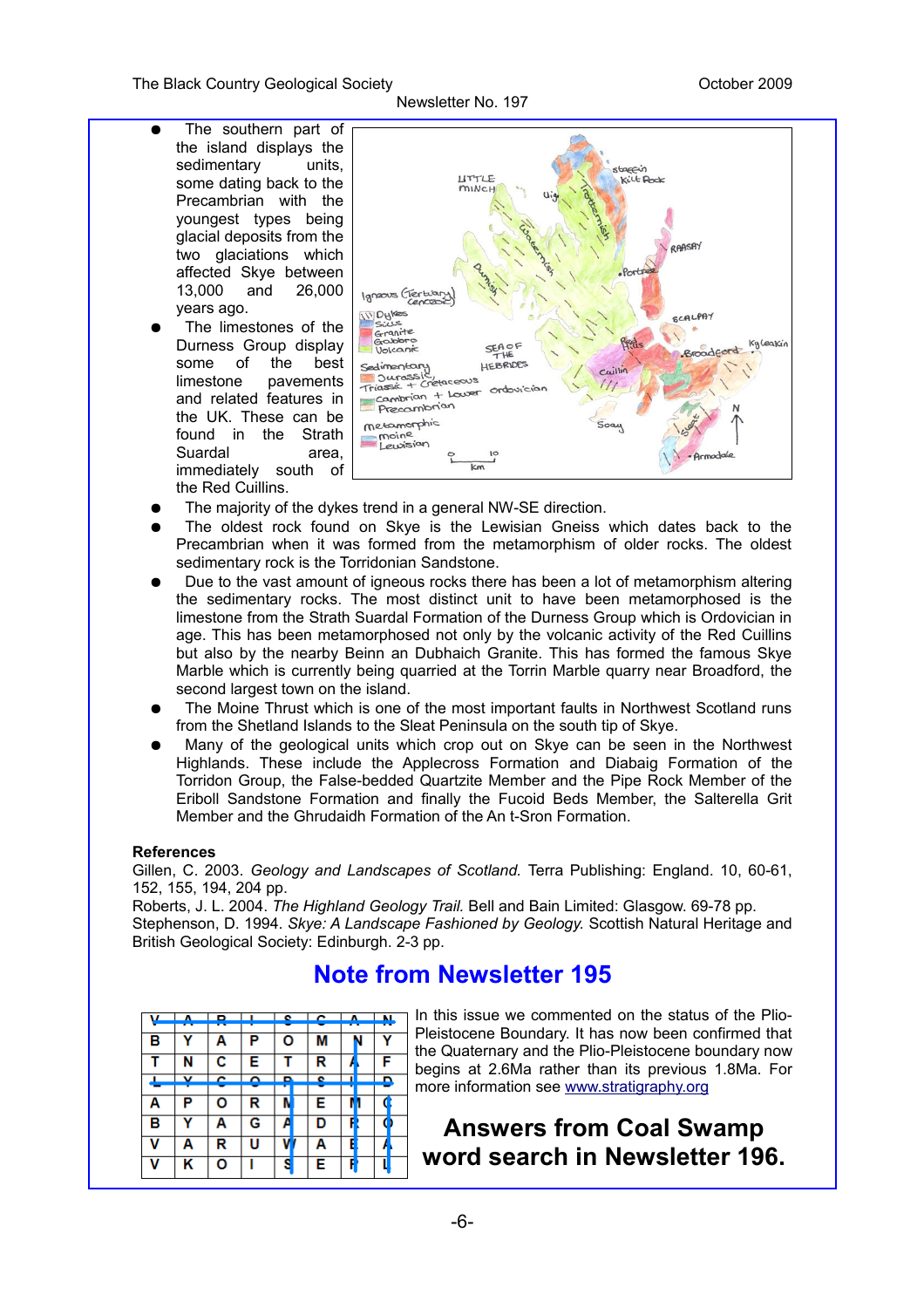## **Rock & Fossil Festival - September 2009**

The Black Country Geological Society's input into the R&F Festival went well, thanks to many willing helpers. Many thanks to Alan Cutler and Mike Williams, who gave welcome pre-Festival advice and practical help in setting up our stand and then played a valuable part in promoting the Society. Thanks, too, to Graham Worton for the varied selection of hands-on fossils and minerals he provided. The young people found them interesting and the even younger ones (and others!) liked the (w)rubbery wriggly squid.



We had a good team to answer questions and use their specialist knowledge to the good of the Society. It was good to have so many enthusiasts: Bob Bucki, Alf Cole and Joy Duckworth; Andy Harrison, Gordon Hensman and Steve Murphy; Les Riley, Julie Schroder and Peter Twigg.

We had many enquiries on both days, from secondary school children as well as adults. Most took away 'enquiry' sheets and said that they were prepared to attend a meeting, with the possibility of joining. A good couple of days; thanks to you all. ■

*Barbara Russell*

## **Field Meeting Report**

**Sunday 31st May: Field trip to the Castleton Area, Peak District** led by Chris Arkwright (OU).

A small group of BCGS members met Chris Arkwright at the abandoned road car park near the Blue John caverns entrance, under the shadow of Mam Tor. Chris started with an overview of the regional and local geology and explained what was planned for the day.

#### **Local and regional Geological Setting**

Most of southern Derbyshire (the White Peak) comprises a vast limestone dome (The Derbyshire Dome), which formed during Lower Carboniferous times. The edge of this descends into a vast basin that extends southwards from Castleton. In Upper Carboniferous times the basin was filled and the Derbyshire Dome buried beneath a very deep sequence of sediments from an immense tidal delta to the north. During the early Variscan Orogeny in the Late Carboniferous, regional uplift and faulting of the area resulted in fracturing and fissuring of the Derbyshire Dome and mineralisation by hydrothermal fluids, or mineral rich groundwater, that was forced upwards through the limestone under pressure.

Various stages of uplift and erosion followed, and during the last Ice Age the tundra landscape was shaped into the topography seen today. One consequence of the Ice Age was the development of large landslips in the region associated with old faults and the bedding planes of the deltaic sediments. A good example of this is Mam Tor and the backscar, our first stop.

#### **1. Mam Tor Landslip Backscar**

Mam Tor rises to 517m and the Mam Tor landslip backscar looks like a large gouge in the eastern side of the hill. The backscar reveals a succession of sedimentary layers starting with shale (Edale Shales) at the base, continuing through a thick sequence of (Mam Tor) Sandstone and siltstone, and finishing with layers of shale and gritstone, all of Namurian (Upper Carboniferous) age. The succession is typical of a fining upward, or Bouma, sequence, which ►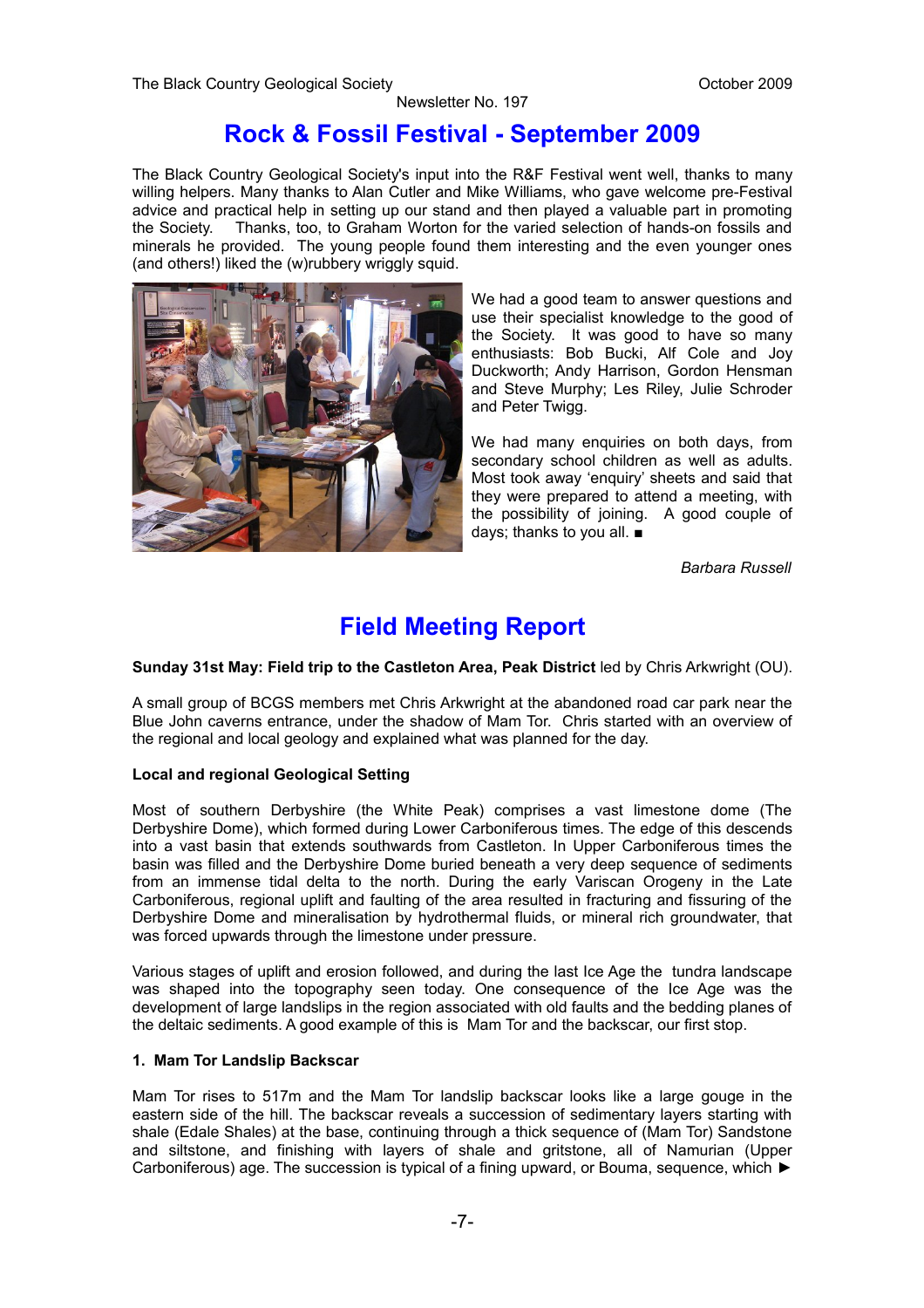

*Goniatite*

was deposited by waning turbidity currents. The sandstone and siltstone layers are rich in flakes of muscovite mica and also contain flute and load casts. These indicate that the predominant current direction of deltaic material of the Mam Tor Beds is from the NE, but we saw local variations at Mam Tor with flute casts indicating currents from the east. These deltaic materials were transported by big river systems, ie braided rivers on the delta plain, rather than by flash floods from the Caledonian mountains, which were located to the north east during the late Carboniferous. The mudstone and shale layers contain plant remains and fossil Goniatites -

early relatives of cephalopods and ammonites. These sediments are evidence of the shallow marine delta to the north and are indicative of quiet marine conditions. Discreet layers of ironstone nodules are also seen within the shale/mudstone layers. These formed from the precipitation of iron oxide into concentric layers round a core of plant or algal origin.

#### **2. Windy Knoll Cave, Back Reefs and Boulder Beds**

We headed south from Mam Tor past the Blue John caverns entrance, to a small limestone quarry and the Windy Knoll Cave. The bottom of Windy Knoll Cave is covered in rubble and many animal bones have been found there. It is at the edge of the Derbyshire Dome and formed as a result of falling sea levels and weathering during the Lower Carboniferous. In the last Ice Age limestone rubble and boulders were washed into the cave by fast flowing meltwater along with animal remains, many of which are on display in Manchester Museum.

Horizontally bedded limestones in Windy Knoll represent the Back Reef facies (ie oolites, broken fossils and algal mats, resulting from agitated waters at the edge of the lagoon), whilst the limestones seen further down in Winnats Pass represent the talus slopes, which here dip at 20° to 30° towards the east. These form the edges of the Derbyshire Dome where broken reef fauna and talus were deposited as the slope descended into the abyssal depths. At the top of the Fore Reef is the Main Reef formed of algal mats, or stromatolites, and fine grained carbonate mud. These are lined by other reef building



*Mam Tor*

organisms, including bryozoans, sponges and tabular corals. Behind the Main Reef is the Back Reef, formed of rounded clasts, corals, crinoids, brachiopods and some ooliths, and beyond this is the Basin, or Lagoon, filled by carbonate rich mud. Deposition of talus and fossil debris on the Fore Reef is evidence of high-energy conditions whilst in the Lagoon complete fossils indicate deeper and calmer conditions.

On the Windy Knoll outcrop we saw broken corals, brachiopods, algal mats and evidence of mineralised deposits, such as purple fluorite, shining grey galena and even hydrocarbons on the top of the outcrop. We saw an example of an ancient fissure filled with angular clasts and dark muddy limestone. Chris told us this was once believed to be a Neptunian dyke, ie filled underwater. Today these features are regarded as fossil grykes or palaeokarst resulting from falling sea levels and weathering of the exposed limestone during Carboniferous times.

#### **3. Winnats Pass, Treak Cliff Cavern and Odins Rake/Cave (Disused Mine)**

From Windy Knoll we headed east through the steep sided limestone gorge of Winnats Pass. Chris pointed out former patch reefs and talus slopes formed at the front of the ever advancing Fore Reef. Unlike other passes in the area, Winnats Pass is not the result of a collapsed cave system but is believed to have formed in stages, initially during the Carboniferous as a shallow channel cutting through the Fore Reef, and later carved by glacial meltwater during the last Ice Age. Fossil reef debris washed down through the pass now forms beach beds at the foot of the Pass near to Speedwell Cavern. ►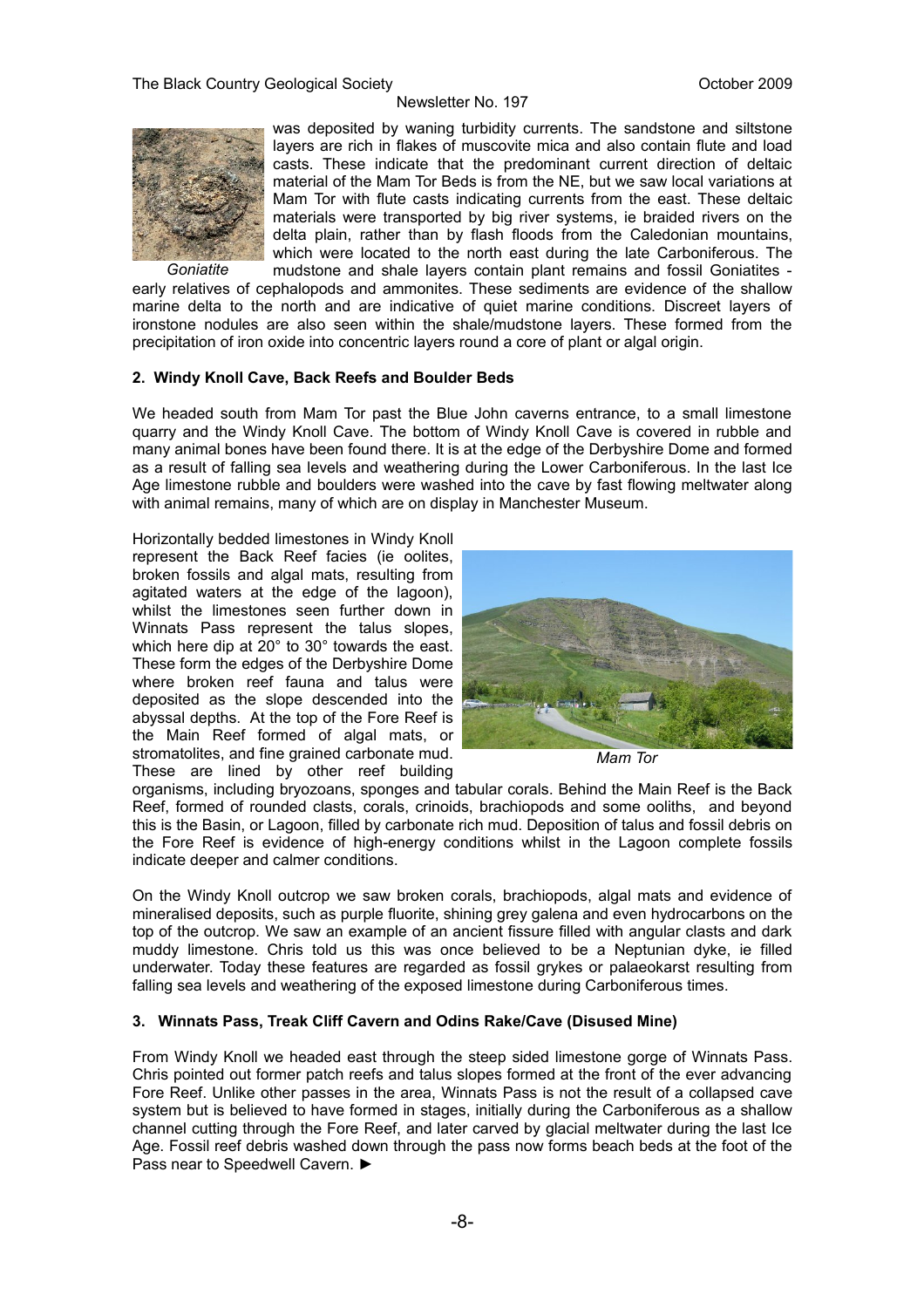Emerging from the eastern end of the pass, we looked down the Fore Reef talus slopes into the vast bowl shaped depression of the Carboniferous basin, towards Castleton. It was noticeable how the edges of the basin rose steeply upwards from relatively flat low lying ground. Chris mentioned that in the nearby Cave Dale, layers of dolerite lava and ash are found interbedded with the limestone beds and are evidence of quiet, submarine volcanism on the fringe of the Caledonian Orogenic belt. No dolerite or ash layers occur in Winnats Pass. However, dolerite has been found there and is believed to have been transported and deposited there.

From Winnats pass we followed a footpath northwards traversing the Fore Reef to Treak Cliff Cavern visitor centre and shop. Here we stopped for lunch and saw some examples of Blue John for sale. This is a variety of fluorite that the area is famous for. Fluorite occurs in many shades of green, yellow, blue, purple and even black. Blue John can be identified by its yellow and purple banding and is often mistaken for blue fluorite, which was also on sale.

After lunch we followed the road north from Treak Cliff Cavern to Odins Rake/Cave, a disused mine believed to be a trial adit sunk to look for lead ore, galena. The minerals taken also included fluorite, calcite and barytes. These would have been of secondary importance to the galena. The presence of these minerals is indicative of low intensity metamorphism. Mineralisation involved mineral rich ground water being forced upwards under pressure through cracks and pores in the limestone during burial. As the mineral rich water was forced higher the pressure dropped and mineralisation occurred on the walls of cracks and cavities within the limestone. The overlying Edale Shale formed an impermeable cap, or aquiclude. This kept the mineralisation within the limestone at approximately 1km depth. According to Chris, mineralisation was not restricted to cracks and cavities but occurred throughout the limestone. With the sun at the right angle this makes the limestone look purple. The unique banding pattern of Blue John indicates where it formed in the mineral vein and is dependent on the cavity shape and water flow rate.



*Remains of the old A625 below Mam Tor*

Across the road from Odins Rake/Cave we saw some of the area's lead mining legacy, including a horse drawn crushing mill for extracting galena, a stream stained orange by bog iron, and covered vent shafts from an old lead mine. Patches of a small white flower called leadwort, which thrives on lead rich soils, was testament to the lead in the soils around us.

Looking to the north and east, a large area of relatively flat fern-covered ground masked the debris making up the lobe of the Mam Tor

landslip. Heading north along the old A625 towards Mam Tor we learnt more about the landslip and its effects. Work carried out by Skempton, A.W. et al in the 1980's show the landslip to be low and shallow with an average angle of 13° and a stable angle of 11°. Chris told us that a programme of slip movement surveying and monitoring had been ongoing since 1996. This has shown that movements are not connected to the mine workings or to truck movements, especially since the mines occur within the limestone strata, which show no sign of instability. Most slip movements occur during wet periods, i.e. during the winter months but also during the particularly wet summer months of 2007 and 2008. Consequently it has been shown that the main forces behind the landslip movements are high levels of groundwater and elevated pore water pressures. The programme also shows that the slip movements can be split into three zones: two at the western and eastern ends of the landslip where the slip mass is affected by compressional forces, and a central zone where the slip mass is affected by extensional forces.

The old A625 was first constructed by The Sheffield Turnpike Company in 1819 from waste produced by the nearby Odin Mine. The road crosses the main body of the Mam Tor landslip twice as it makes its way upwards. It saw constant repairs and reconstruction for 160 years following its initial completion. By 1977 the road was restricted to single carriageway because of the landslip movements and in 1979 was closed to traffic altogether. ►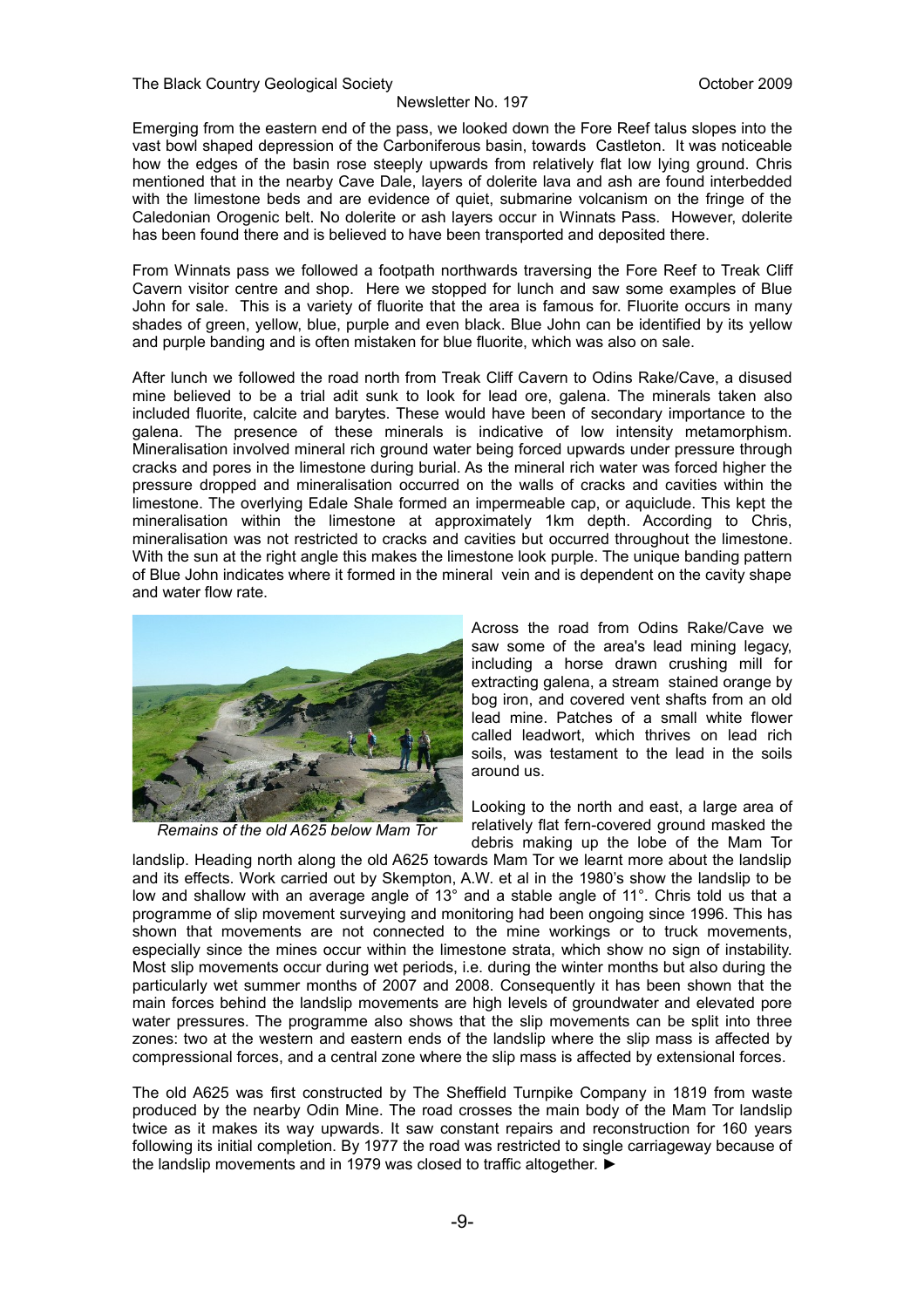Making our way up towards Mam Tor we saw how the moving landslip had deformed the road making it buckle, crack, subside and break up. Bulging of slip material could be seen intruding on to the road, and every 2 to 3 years repairs are undertaken along the over-steepened edge of the road to stop it collapsing. At the highest part of the road, overlooked by the Mam Tor backscar, we could see how landslip movements had totally destroyed the road, breaking it up into subsided and tilted blocks of layered road construction. *(See photo above.)* An old drain suspended some metres in the air showed where the road originally used to be.

I would like to thank Chris for an extremely interesting and educational trip and look forward to organising another one to the Derbyshire area in the future. ■

*Andy Harrison*

#### **Geology Books for Sale**

Roy Starkey is currently disposing of an extensive library of geological/earth science books for an elderly friend. Any members who may be interested should contact Roy at: 15 Warwick Ave, Bromsgrove, Worcs. B60 2AH

Tel: 01527 874101, Mob: 07850 155300, email: [roystarkey@dsl.pipex.com](mailto:roystarkey@dsl.pipex.com)

## **Geologist explorers**

I give no apologies for making the last of my geologist explorers Charles Darwin. His credentials as a geologist are well known, and in Victorian scientific society he was recognised in the 1830s and 1840s as a leading geologist. I would also argue that he was also an explorer; he braved many different environments in order to make his scientific observations and data collection. His voyage aboard the Beagle was his great trip of exploration, although the itinerary could read like a modern day luxury cruise: depart from Devonport 27<sup>th</sup> January 1831; three months in Rio, over three months in Valparaiso, a six week excursion into the Andes, only five weeks in the Galapagos Islands and finally returning to Falmouth on 2nd October 1836.



*Charles Darwin*

The great majority of his notes were geological, and he returned with fossils of large extinct mammals, including Megatherium, a giant sloth. These finds prompted him to question the current ideas about the Creation and particularly the Flood. These thoughts were compounded by his work on coral atolls in the Cocos Islands. Finding that living coral could only survive in 120ft of water or less he proposed the well known theory of a sinking reef atop submerged volcanoes. On his excursion into the Andes from Valparaiso he found fossil sea shells at 12,000ft along with petrified pine trees. Sea level change was becoming the obvious explanation, and that could not be explained by the existing biblical explanation of natural phenomena. He thought that you would require at least one million years. In February 1835, in Valdivia, southern Chile, he experienced an earthquake and noticed land a few feet higher than before, so maybe many earthquakes could produce

much more uplift. Was there molten rock underneath the Earth's surface expressing itself in surface phenomena such as volcanoes and earthquakes?

On his return he wrote a two part book on the geology of the voyage. The first part published in 1842 was 214 pages on the 'Structure and distribution of Coral Reefs'. In his explanation of coral atolls he says, "...*there is but one alternative, namely, the prolonged subsidence of the foundations on which the atolls were primarily based, together with the upward growth of the reef-constructing corals."* The second part dealt with, 'Geological Observations on the Volcanic Islands visited during the voyage of H. M. S. Beagle...' He describes and seeks explanations for the evolution and origin of volcanoes, mountain chains and dykes and so often the ideas of vertical movements of the Earth's crust are not far away. ►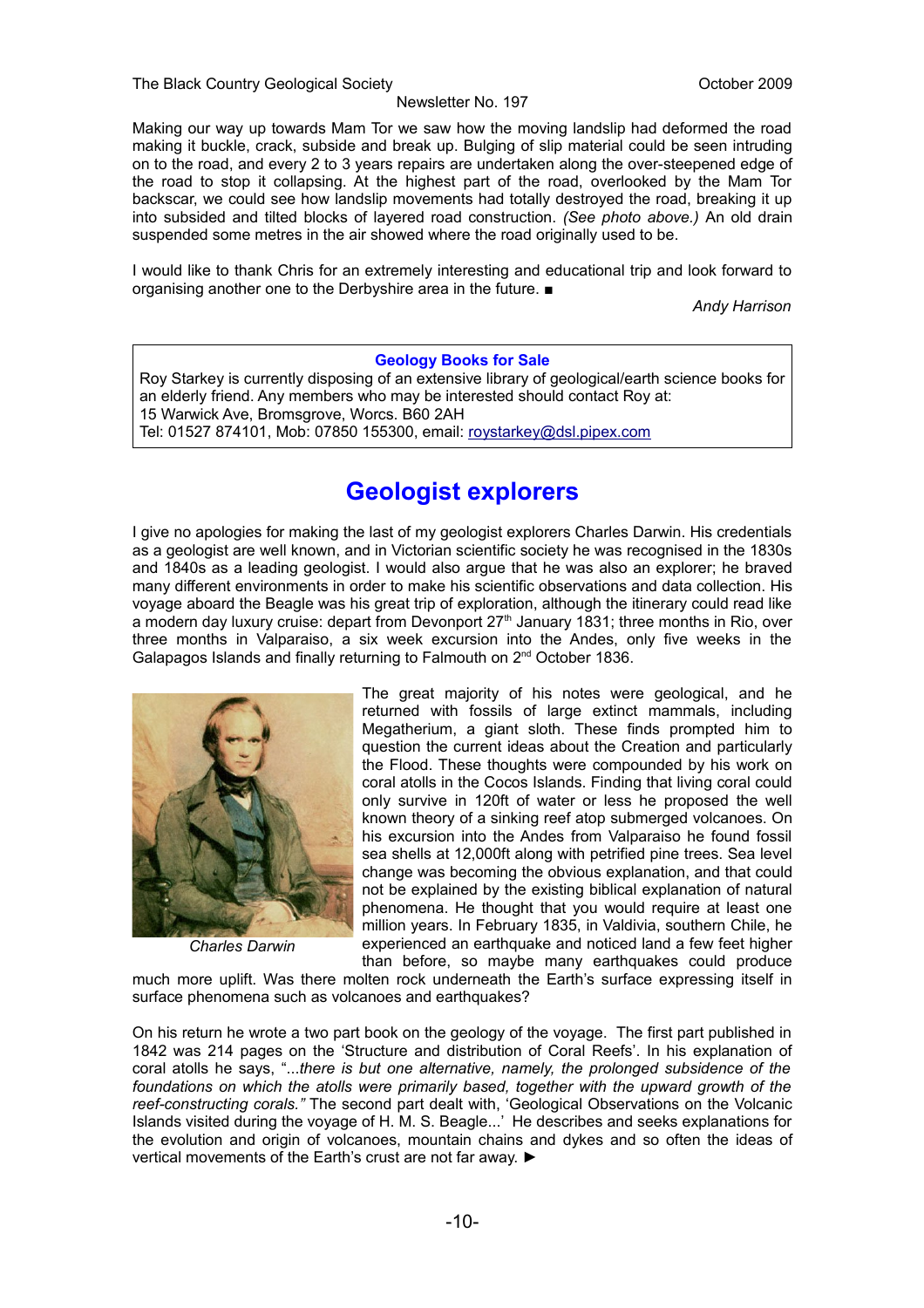When writing about Darwin as a geologist it is all too easy to fall into the trap of devaluing his expertise as a zoologist and botanist. He was a Victorian scientist, one of many, who were asking questions such as why does this occur? and how can it be explained? Darwin applied his scientific method to all phenomena; observe, measure, record, hypothesise and talk to, and listen to other scientists. We would call it geological method, and no doubt the techniques he learnt in his geological training, and the influence of his friend Charles Lyell, could be applied to all his studies. It is all part of Darwin's evolution as a scientist which culminated in the genius of the Theory of Evolution. ■

*Quarterly Journal of the Geological Society 1845; v. 1; p. 381-389; p. 556-558. Alan Moorehead; Darwin and the Beagle; 1969*

*Bill Groves*

## **Geobabble**

Living near Dudley we are all well aware of the role tunnels play in the canal network, and can marvel at the engineering expertise and knowledge of the original builders. If you are cutting

through rock you have to have considerable appreciation of the behaviour of that rock, and so understand the geology. This summer I was in Norway and their road network depends on good tunnels in many areas. It is not the first time I have visited the country as I have a good friend who lived there in the seventies and eighties. I often travelled by road to the north, and it was a long and tortuous journey. There were many ferries which handily broke up the journey; the roads were often narrow with a poor surface and closed for much of the winter.



This year I visited Tromsø, a city of 50,000 people 400km north of the Arctic circle. Beneath the city is a network of underground tunnels complete with roundabouts, road junctions and traffic lights. It eases transport particularly in the winter months. Later in my trip I visited Flåm, much further south in the fjord coast and was amazed to see the entrance to the longest road tunnel in the world. The Laerdal tunnel was completed in 2000 after six years of construction. It is just under 25km long and the mountains above reach 1810m (5940ft). The rock it is cut through is the ubiquitous Precambrian gneiss, a beautiful rock used for street furniture in many of the Norwegian west coast towns. Up to date engineering techniques and machines were used in the construction but one of the most difficult problems was the disposal of 2.5 million cubic metres of gneiss. The total cost of about 125 million U.S. dollars was met by the Norwegian government, and it was not the only tunnel built at this time; the whole road system seems to have been updated to eliminate the ferries and the tortuous mountain roads that were so often closed. Whether under Dudley 200 years ago or in the modern world, engineering geology never fails to impress me. ■

*Bill Groves*

## **Please send material for the next Newsletter to: [julieschroder@blueyonder.co.uk](mailto:julieschroder@blueyonder.co.uk)**

**42 Billesley Lane, Moseley, Birmingham, B13 9QS.**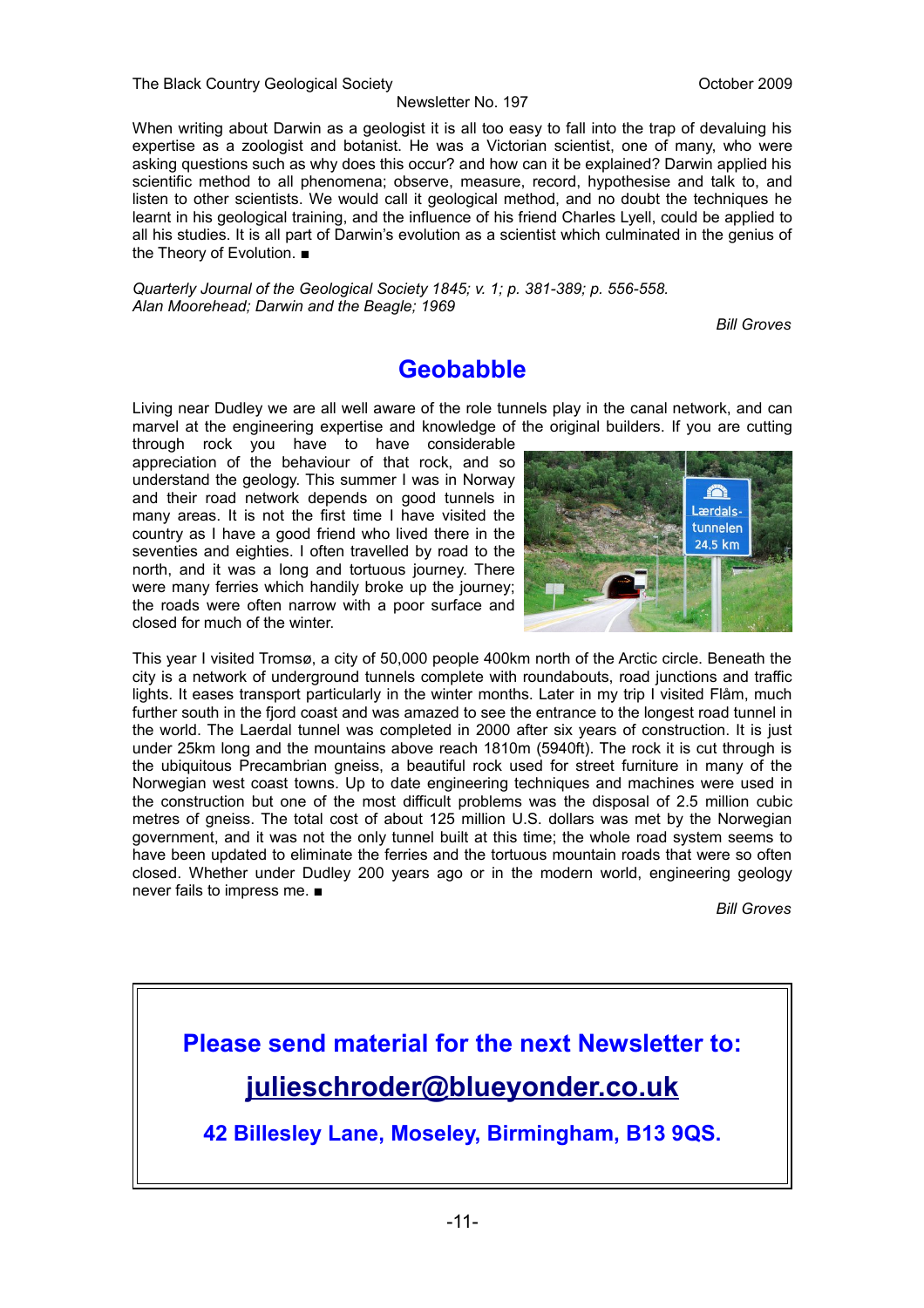## **Meet your Committee**

#### **Gordon Hensman, Chairman and acting Meetings Secretary**

Gordon taught Geography in a variety of secondary schools until he took early retirement from Head of World and Social Studies at Holly Lodge High School, Smethwick.

His lifetime interests have always been the Earth Sciences, especially Meteorology and Climatology. He did research into noctilucent clouds for the Royal Meteorological Society, and Cryopedology for the Royal Geographical Society in northern Iceland on the Vindheimerjokull. He established the Oakham Weather Station on the summit of the Rowley Hills (dolerite basalt), and has 30 years of records. He then went on to establish Dudley Weather Station at his present address (etruria marl). He is a fellow of the Royal Meteorogical Society and the British Association, and writes a weekly feature article on the weather and related topics in the Black Country Bugle newspaper.

After several years as the BCGS Lecture Meetings Secretary, he relinquished the post last March when he became the Society's Chairman.

*Following the resignation of Paul Trower, Gordon has temporarily resumed the post of Meetings Secretary until this vacancy is filled. A volunteer is urgently needed. Anyone interested should contact the Secretary, Barbara Russell (contact details below). Ed.*

#### **Alan Cutler, Vice-Chairman**

Alan gained a B.Sc (Physics) from the University of Birmingham in 1968 and a Diploma in Marketing (Dip.M) 1973. His career has been mostly in Marketing, specialising in publicity, exhibitions, conferences and hospitality events. He has been self employed since 2005.

In 1974, with 5 other enthusiasts he formed a committee for the establishment of a local geological society and became a founder member and Chairman of the Black Country Geological Society (July 1975-2000) and Vice-Chairman from 2000 to date.

In 1987/88 he was instrumental in the formal acceptance of geological sites into the SINC system (Sites of Importance for Nature Conservation) in Birmingham and the Black Country. He prepared the geological criteria for SINCs, which also served as a model for the RIGS initiative launched in 1990.

In 1977 Alan initiated a campaign for the appointment of a geological curator at Dudley Museum. This resulted initially in a number of short term contracts funded externally. Following the Geological Curators Group visit in 1985 the momentum and backing of local Councillors increased, culminating in the appointment of Colin Reid in 1987, succeeded by Graham Worton in 2000. In 2004, together with Graham Worton, Alan began work on the development of a Black Country Geodiversity Action Plan (the first for an urban area) which was subsequently launched in 2006. He currently serves as Project Co-ordinator for the Black Country Geodiversity Partnership and represents local, regional and sometimes national geological and environmental interests on numerous committees. This includes the executive committee of UKRIGS.

Alan has organised several Geological Conservation conferences in Dudley, and publications include several local trail guides and leaflets. *(See article on new leaflets, P.4. Ed*.)

#### **Mike Williams, Honorary Treasurer**

Mike was educated at Wednesbury Boys' High School & University of Liverpool, graduating with BSc Hons. in 1969. He joined Tube Investments as a Graduate Trainee and subsequently GKN, Smith-Druce and finally W. J. Handrahan Timber Importers. After a 30 year career in the timber industry he took early retirement in September of last year. ►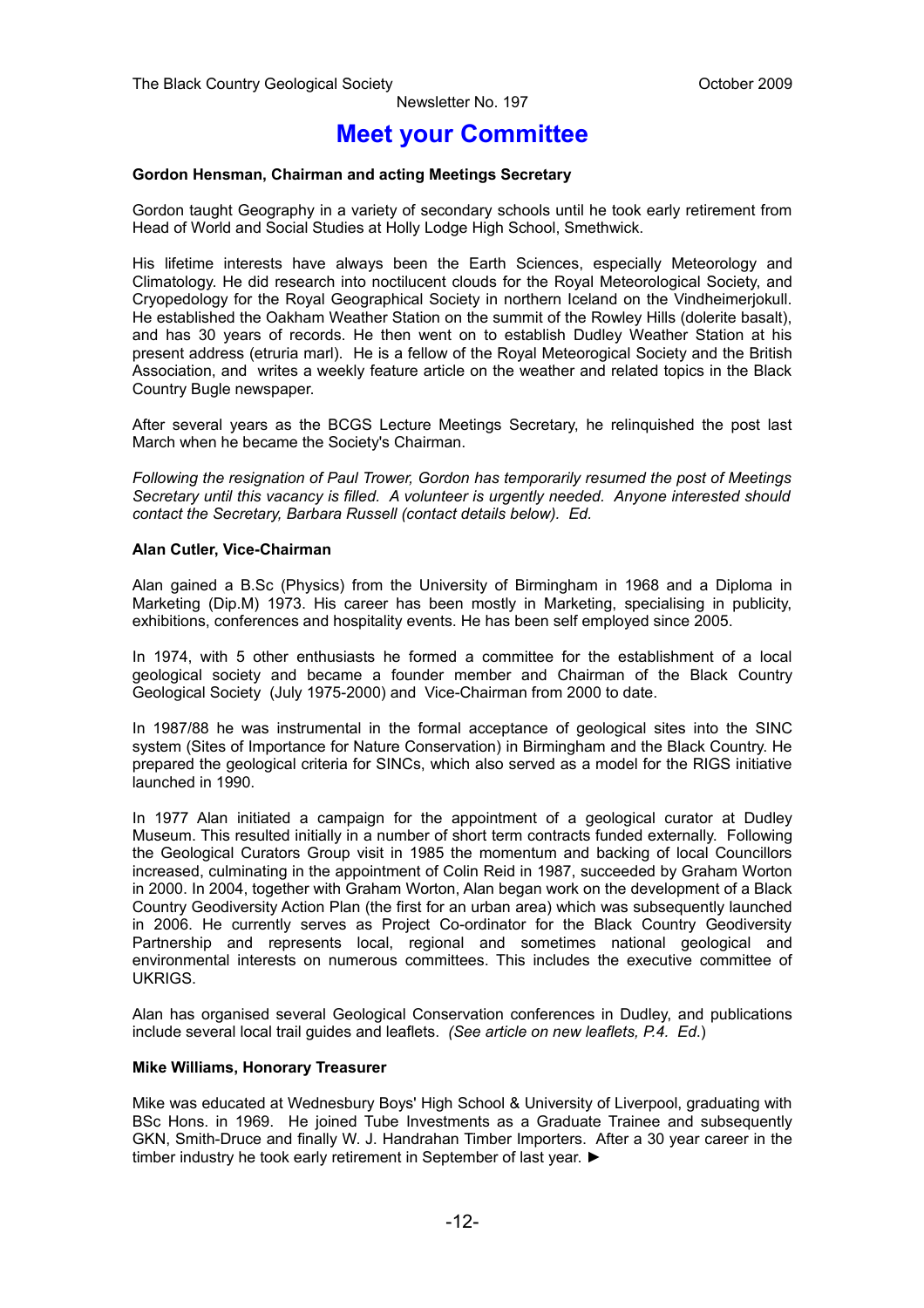Mike joined BCGS in the1990's, becoming Treasurer in 2003. He has always retained an interest in Earth Sciences and now divides his time between The Black Country and a retirement cottage in Shropshire.

#### **Barbara Russell, Honorary Secretary**

Barbara has worked in various jobs: milk technology, gas technology, foam plastic, research. She left work to raise her family and then resumed work at Wolverhampton Polytechnic (now the University) as a laboratory technician, followed by many years doing the same job in schools. She has had a 70 year interest in astronomy, and, as Earth is a planet, took up geology when she retired.

#### **Andrew Harrison, Field Secretary**

Andy has been a BCGS member since moving back to the West Midlands in 2001 and was a committee member prior to becoming Field Secretary in 2007. He currently works as an engineering geologist for the URS Corporation in Birmingham, has a BSc in Geological Sciences (from Oxford Brookes University), an MSc in Applied Environmental Geology (from the University of Wales, Cardiff) and is a Fellow of the Geological Society (FGS), working towards becoming chartered.

Between University and his current position Andy worked for the Oxford Archaeological Unit, spent 12 months in Australia and spent some time working in gold mines in Western Australia and for the Department of Land and Water Conservation in Sydney. On returning to England he worked temporarily for the BGS Hydrogeological Group in Wallingford before moving to permanent positions with AIG Consultants in Wolverhampton, Atkins and Soil Mechanics.

Andy has had a keen interest in geology and natural history since a young age, and helped with excavating the Shropshire Woolly mammoth found at Condover in 1986. His interests in geology and natural history have taken him to many interesting places around the globe, including Europe, The Rockies and Alberta Badlands, Egypt, Ecuador and the Galapagos. Other interests include human history and astronomy.

#### **Les Riley**

Les joined BGGS about 4 years ago when he returned to the West Midlands, after a 38 year absence! He has been a committee member for about 18 months. He gained a BSc in Geology at London University, a PhD fom Nottingham, and an array of subsequent qualifications including FGS and C. Geol. He is a Scrutineer/mentor for the GS, advising, supporting, and evaluating young geologists working towards Chartered Geologist status.

From 1973 - 1993 he worked for three consultancy companies in North Wales, Aberdeen, then London as a palaeontologist/stratigrapher. He then founded Riley Geoscience Ltd. based in Walsall. This is an independent palaeontological/stratigraphical consultancy to the oil & gas exploration and production industry. Current client base: mainly North Sea and offshore Eastern Canada, with occasional consultancy work in Yemen and Morocco.

Les has authored/co-authored 38 papers on various aspects of Mesozoic (Jurassic - Cretaceous) palynology, biostratratigaphy, regional stratigraphy, and North Sea and offshore Canada oil fields.

#### **Bob Bucki**

Bob first became interested in Geology at primary school when he thought he had found a fossil on the old 'Blue Billy' chemical tips at the rear of his school in Langley. It wasn't, but the spark had been struck. This led to the local library, books on dinosaurs, and then a bicycle trip to the Wren's Nest. At secondary school his Geography teacher Stan 'Spike' Millington ran a Geology Club during the lunch hour for a few pupils who were interested and some sat for the GCE 'O' level. (Good times and a brilliant teacher.) ►